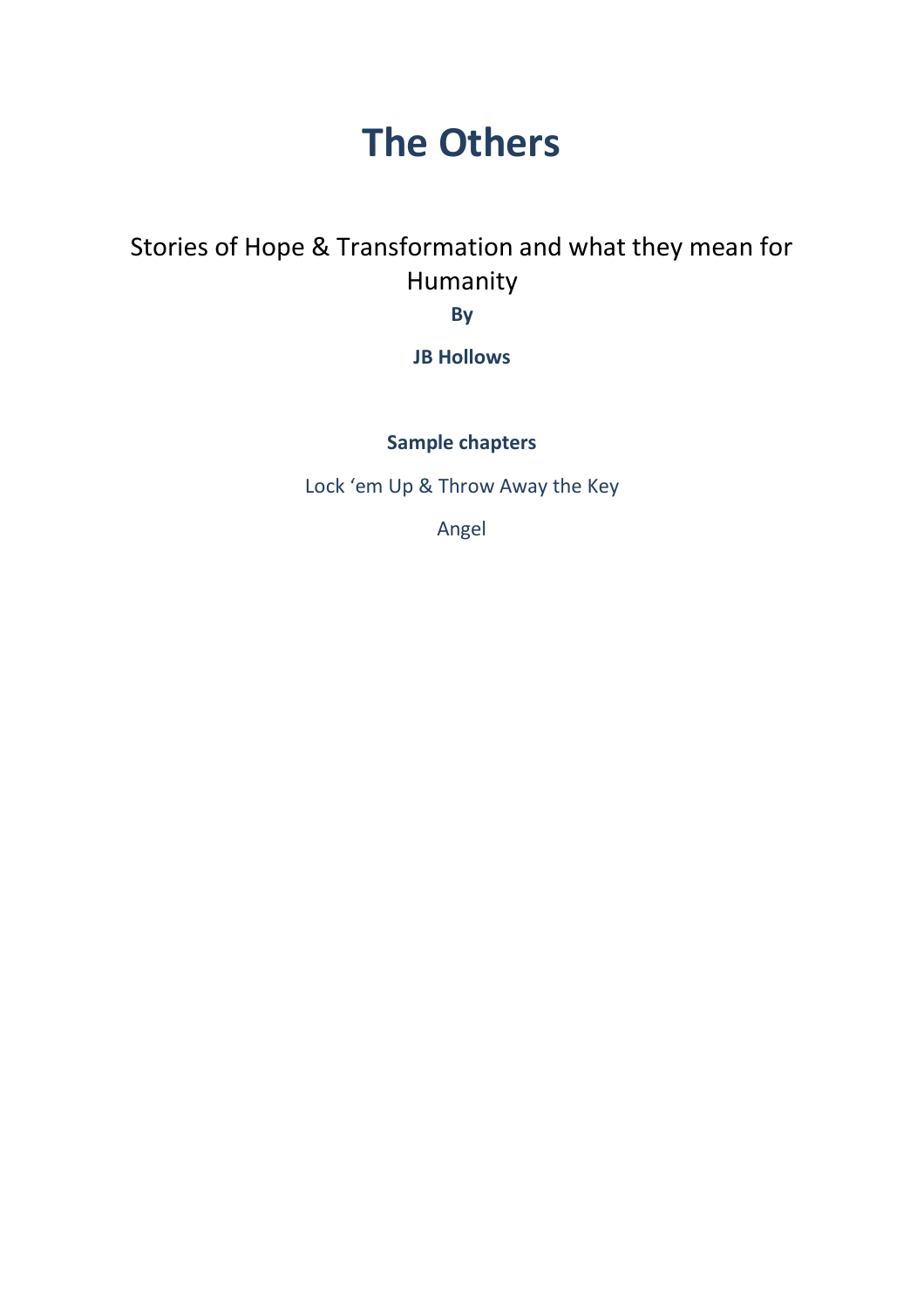#### **Lock 'em Up & Throw Away the Key**

#### *Everybody has the capacity to be remarkable. ~Lord Michael Young*

Close your eyes for a moment and imagine that we're sitting outside a café, on a bustling street in Camden, London on a blazing hot sunny day. The small rickety tables and chairs are crammed so close together we can smell the coffee on the breath of our neighbours and eavesdrop on their intimate conversations.

Our straw hats shade the glare of the sun. Our skin glistens with sweat. Our eyes behind sunglasses, watch the people on the busy street with its bohemian clothes shops, vintage jewellers, and eateries. The heat from the pavement scorches the paws of dogs as they lap at the warm water placed out for them in metal bowls.

The beautiful weather has filled the street with London's diversity: old and young, pink and brown, students and professionals. People browse and workers skive. They eat multicoloured ice creams that drip from corn cones. They stand close to each other and gaze into shop windows. They walk down the street, and the chatter and laughter sound above the noise of horns and traffic.

The people on this street wear summer clothes: short dresses and white shirts, linen jackets thrown over shoulders, bangles jangle from wrists.

Some of the people have been victims of crime.

Some of them have been perpetrators of crime.

From where we sit, we can't tell the victims from the perpetrators.

There are no signs above their heads. We only see people. And we see them through the shades of our judgements and filters. We wonder what that man is up to, the one with the gold front tooth and long dreadlocks. We notice the nervous tick and grey pallor of the woman who just sat down. We smile at the cute waiter in the blue cotton apron. The stories we create about them all, are immediate and sticky and yet are born from perception.

Have you ever driven when drunk?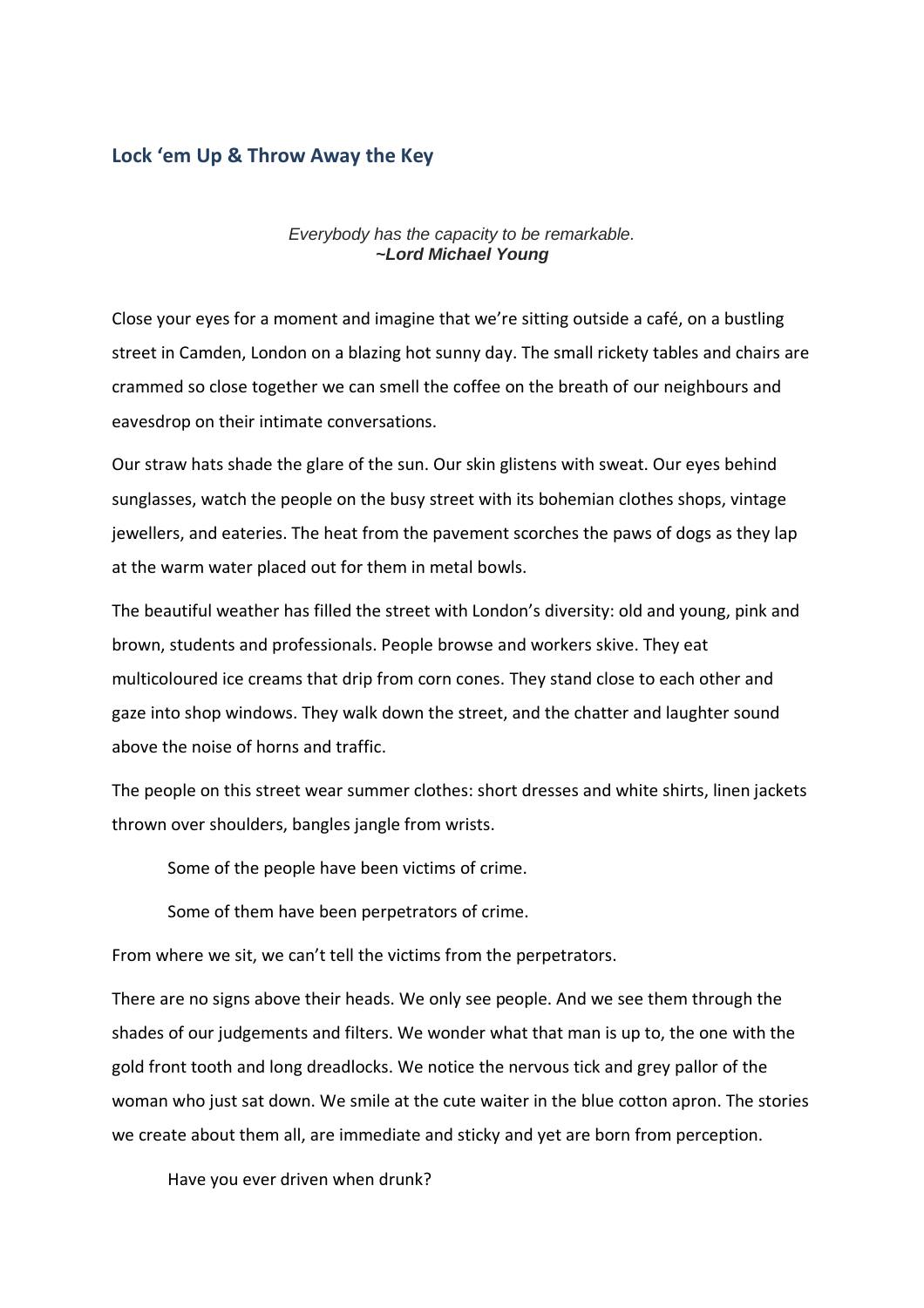Have you ever taken a towel from a hotel room?

Have you ever acted out of anger?

Have you ever found a wallet and kept it?

Have you ever felt like you wanted to kill somebody?

*February 1990: Dear Diary, I'm a bad mother. I knew I would be. What chance did I have? I was dragged up. I did it for a reason though. I did it for my baby boy, my little Darren. I did it for love. It snowed so bad I couldn't see the end of the street. I've never seen snow like it. Well maybe once when Darren's Dad was still here, but I don't want to think about that. My eye is still swollen from the last attack. I thought about leaving Darren home alone. But he cried out. The guilt pierced my heart with its shard of iced fear.* 

*So, I took him with me. Darren was almost invisible with every inch of skin wrapped up, a little pair of sunglasses to protect his eyes. I pulled him backwards in his pushchair through the knee-high snow. I trudged to the corner shop. We'd run out of baby food and without anyone to help what else could I do? I thought about Mum when I was walking. I wondered if the snow was as bad in Leicester, all those miles away. Snow blinded me, in front and around and behind us. Cars lost in a white icy blanket; crystals of white covered shapes that used to be trees in white cloaks.* 

*When I got to the shop, I took my time to thaw out for a moment and to give Darren a cuddle. I shopped for the essentials that I could carry back home but I picked up more than I meant to. I placed the large tin of baby milk formula in the basket of the pushchair. While I paid all I could think about was the horrendous walk home.* 

*I didn't mean to steal the baby food. I just forgot it was in the basket of the pushchair. I'd been so focused on getting Darren home again. I stood at my kitchen counter staring at it for a long time. My tea went cold in its abandoned cup. My heart sank as I thought about having to go back out and pay. I told myself I'd do it another day, but I knew I wouldn't. I'm not just a bad mother, I'm a bad person. But you already know that.*

I never did pay for the baby food. I'm a shoplifter.

I've driven while I've been drunk. I'm grateful I never killed anyone.

I've found money in the street and kept it. It's called Theft by Finding.

I've had a parking ticket I tried to get away with. The legal term is Morally Bankrupt.

#### **Am I a criminal? Should you lock me up and throw away the key?**

I've been burgled.

I've been mugged.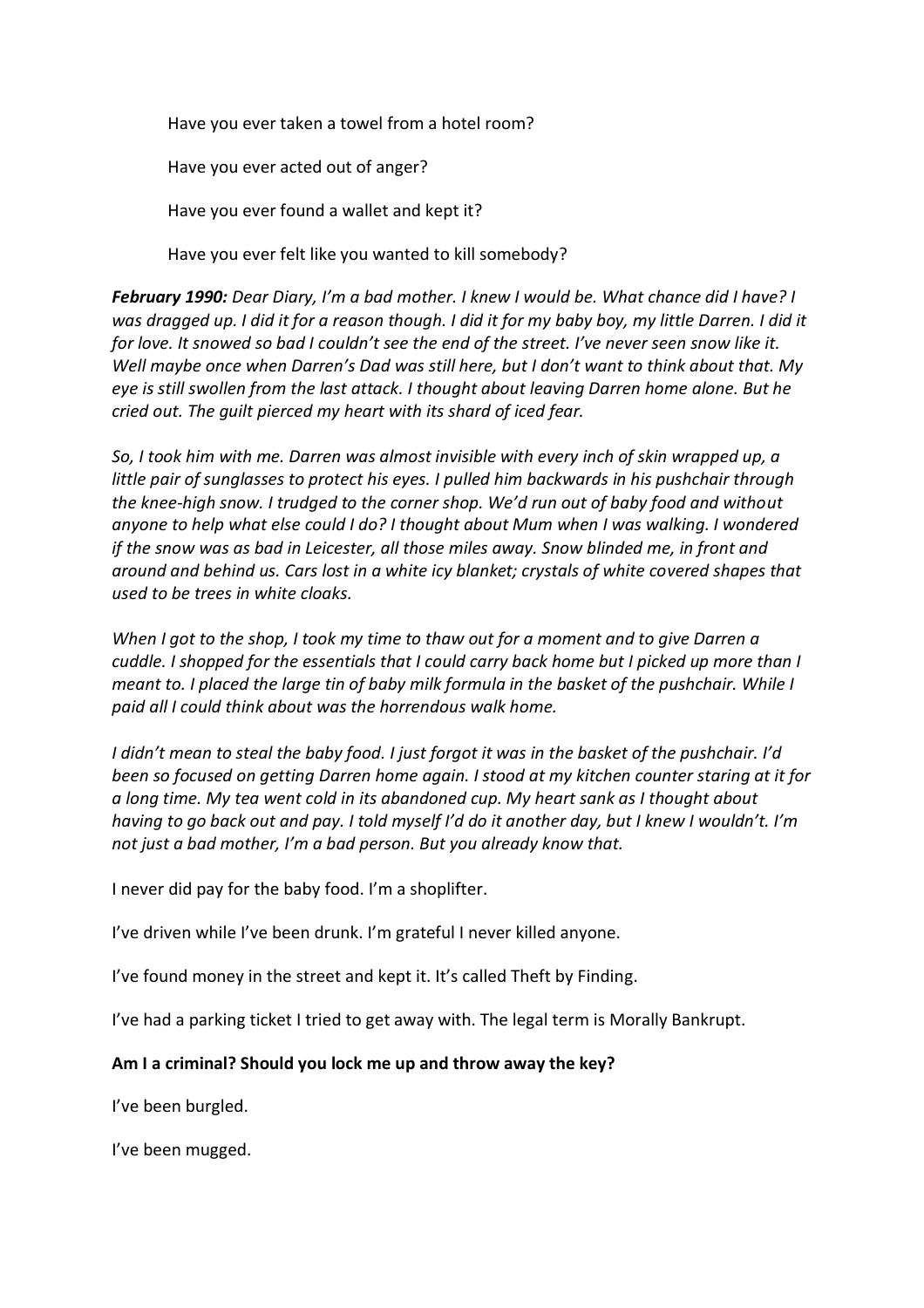I've been violently attacked.

I've been sexually abused.

#### **Am I a victim? Should you pity me and lock my attackers up and throw away the key?**

Why am I telling you this? Because I'm offering you an invitation to join me on a journey. My journey. And the journeys of the people in prison that I have worked with over the last five years. I will lay out stories from my life and from my experience as a woman, an entrepreneur, a human who has made mistakes. I will share stories of people in prison. People just like me and maybe like you. People who have made mistakes. People who have been lost. People who have hurt others and people who have been hurt.

The media feeds us a single story about prisoners. That they have different wiring; rotten apples; evil; bad to the core. So, we feel scared and treat them as if they were 'other' than us. We want to feel safe. However, this is one angle of a very complex view. The result is that, as a nation, we tend to have two responses to prison and to the people in it:

1) we have a vague idea of how horrible and scary prison must be, and therefore, so are the people who must go there.

2) we don't think about it at all.

As a victim of crime or wrongdoing, we want retribution. We lash out in anger and in pain. Me too. However, for this time we are together, I'll ask you to consider the other stories just for a moment. We may get a different insight into the lives and the hearts of the people behind those thick walls and steel bars. The stories that demonstrate the humanity, and the tears and the fears of those people. The stories that open our eyes to hope and potential and love. I share stories of the men and women I work with. I don't say that they shouldn't be in prison or what they've done should be forgiven.

Can we forgive the murder of a child? Fats did.

*Spring 2017 Dear Diary, Fats was in group today. He's like a strip of wind, as me mum used to say. He's got a wild afro haircut and his clothes hang off his undernourished body. He talked about how his life of crime was due to anger over the murder of his daughter. He couldn't bear it. He told us how he lost the plot when she died. Turned to drugs to help him blank out his pain. Turned to crime to feed his habit. Turned to us for help. Blamed his mum, his environment, himself.*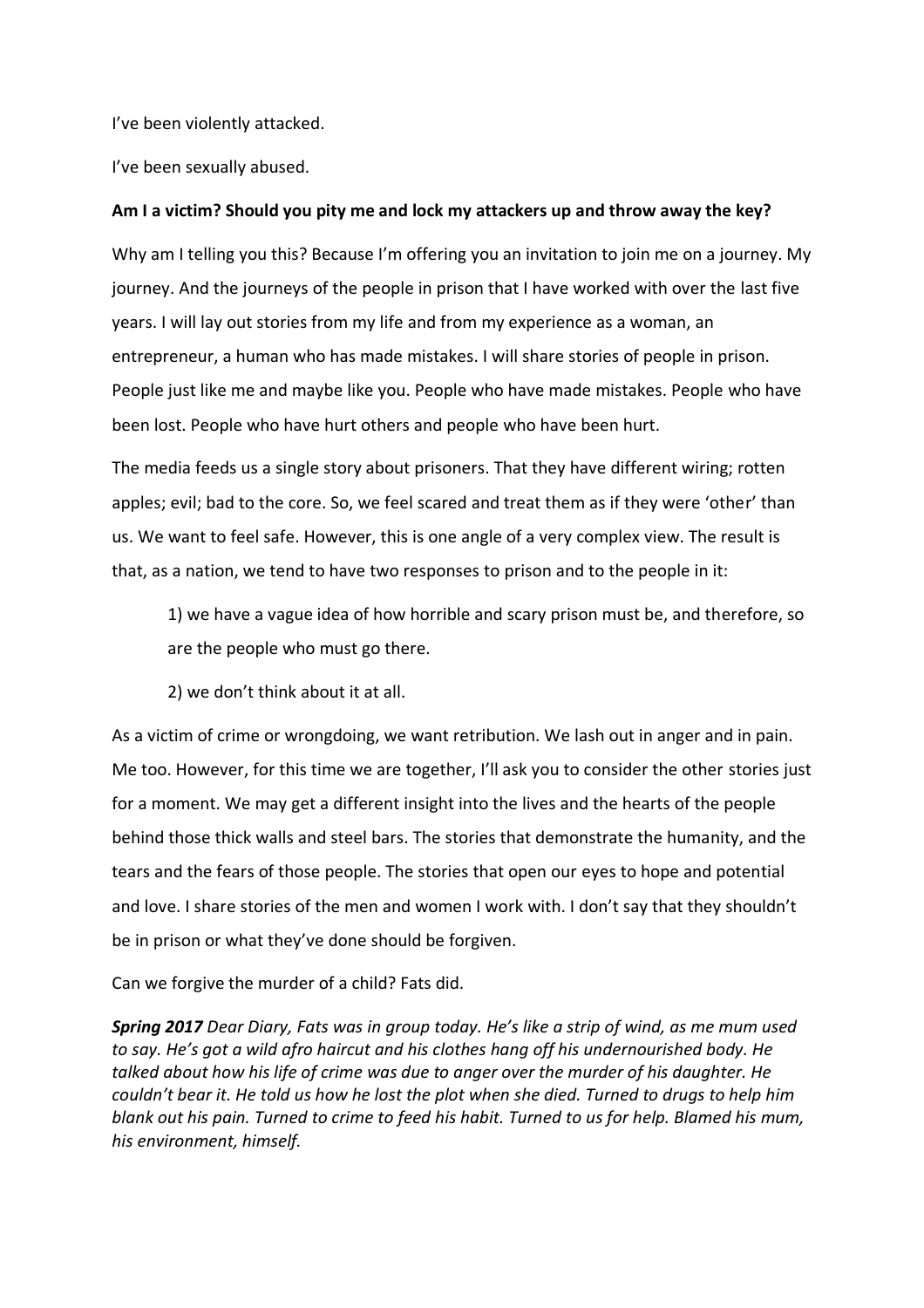*Fats' daughter was run down by a drunk driver. Fats wanted to kill him. I've only ever seen him sad, until today, in group, when he told us a funny story about chips. About how angry he got when there were no chips left at lunchtime, and the tantrum he threw. He wanted to find someone to blame, and caught himself, and burst out laughing at his own created misery about CHIPS! We laughed so hard at the way he told it. There were nine of us laughing at Fat's funny story.* 

*As he finished his story about chips, with tears and snot and his head in his hands, he said, "Ting is, if I got that wrong, then maybe I got other stuff wrong." He told us that made him think about how he saw the events of his baby's accident. And that he no longer blames his mum, himself, his daughter, the driver or God. He saw that he used all those things to hold onto the girl he had lost, to somehow honour her memory. He saw that it was not disrespectful to her to let go of the anger. And as soon as he let go of that blame, he started to have happy memories of his time with her. Memories that had been blocked by a wall of pain were now available to him. He forgives the driver. He forgives himself.*

#### *He hopes others can forgive him too.*

I share these stories because I've found that there are more similarities than differences between us and the people in prison. I've come to realise that 'there go I but for the grace of God'. One mistake too many, one wrong decision, one sliding door moment and it could've been me in prison. I don't want to be judged for my mistakes. Who does? I want to let the world know that there is always more than one view, that our accidental stigma is created from the narrative we've heard and never questioned.

When I look beneath what makes us different, I see a wealth of what makes us the same. I share these stories because it makes me a better person when I challenge my own invisible judgments and find out for myself what my neighbour is like.

*Summer 2018 Dear Diary, we've been working with Fats for a year. Today he told his story again about how he forgave the man who killed his baby girl, to a group we were running in the prison chapel. We had forty guys in the room and every one of them was spellbound. This scrappy little guy was there, Jimmy, he's a lifer; he's already spent nineteen years in prison for killing someone. He could have got parole ten years ago, but he's been fighting everything. His prison life consists of spending as much time as possible in the 'block'* <sup>1</sup> *for beating up staff and for flat packing*<sup>2</sup> *his cell. With no contact with his family (unwilling to let them visit as he'd have to have closed*<sup>3</sup> *visits), and a drug addiction that kept him numb* 

<sup>&</sup>lt;sup>1</sup> The Care and Support Unit - it is a place where prisoners are isolated for infractions such as violence. More commonly known as The Block or Seg (segregation).

<sup>&</sup>lt;sup>2</sup> Prisoners, who act out by smashing up their cells, will remove sinks and fixed items for the wall and use these to barricade themselves in. Referred to as flat packing by the guys in prison.

<sup>&</sup>lt;sup>3</sup> The family is only allowed to see the prisoner behind a screen and speak through a communication system such as a telephone. High risk prisoners or those likely to smuggle drugs into the prison, must have closed visits.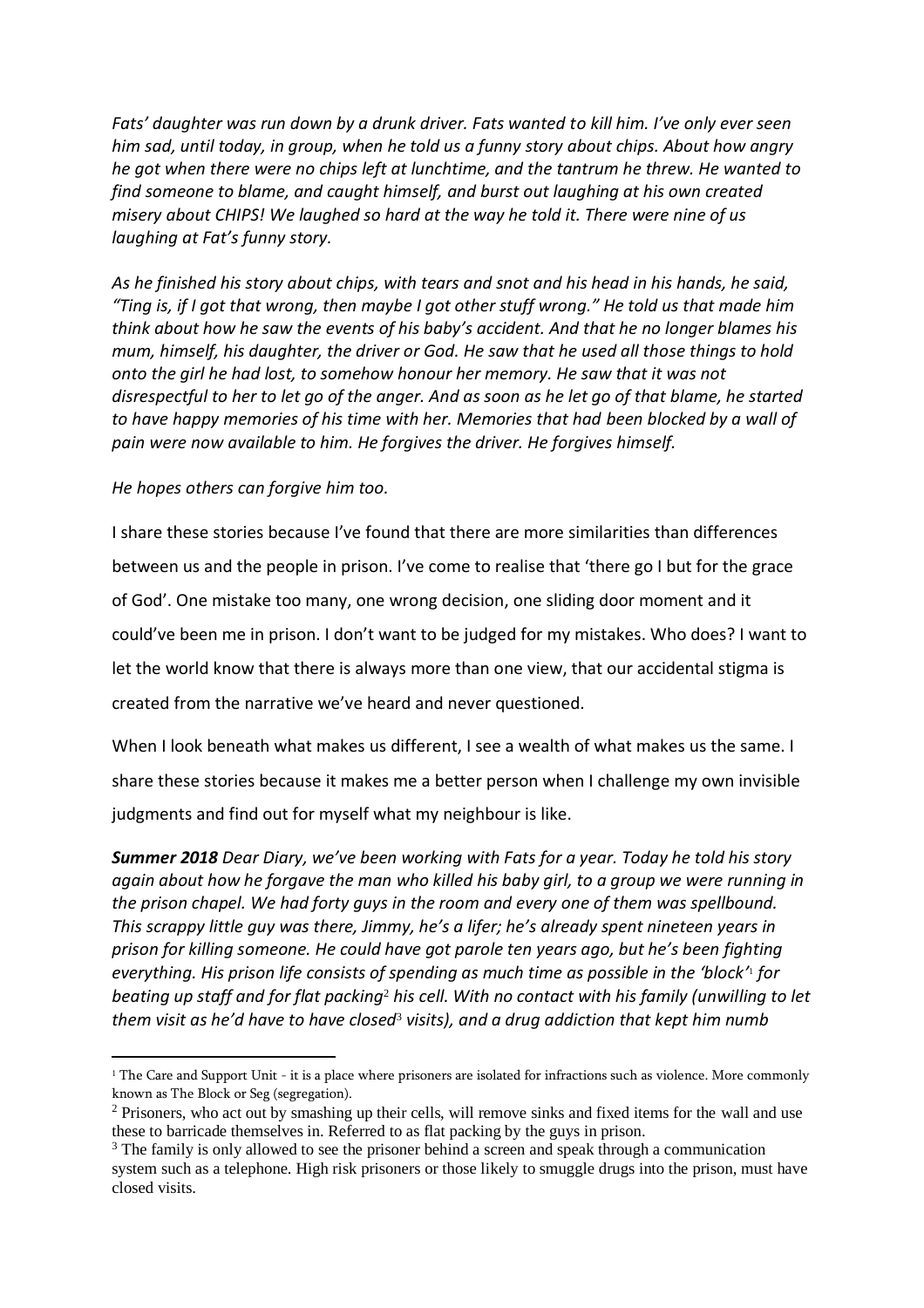*coupled with an attitude of 'I'll die in here', Jimmy had given up. He told me that we couldn't teach him anything. He'd seen it all before. He ain't interested in our new bullshit. I asked him if he could just sit for the day and see what he thought at the end. He agreed but said he couldn't promise to come back each of the three days. When Fats started speaking today all of that changed. Fats' story landed on Jimmy like a thunder bolt. "If he can forgive the man that killed his daughter, maybe I can be forgiven too." He said. His eyes misted up, his shoulders slumped, his face grew soft. For the first time in nineteen years, he felt a spark of hope.*

My invitation to you is to view these people in prison from a new perspective. Prison is gritty but it's also full of potential and creativity and possibility. And, I believe, we can find solutions in this gritty place. Solutions to the problems we face as society; solutions to social injustice; solutions that will protect our communities; solutions that will resolve the true underlying cause of crime.

I invite us all to put aside our judgments and beliefs for now. Let's see what we can uncover about the human condition and about life.

<sup>1 219,008</sup> were stopped once for drunk driving in 2016. 8,000 of those were stopped at least twice.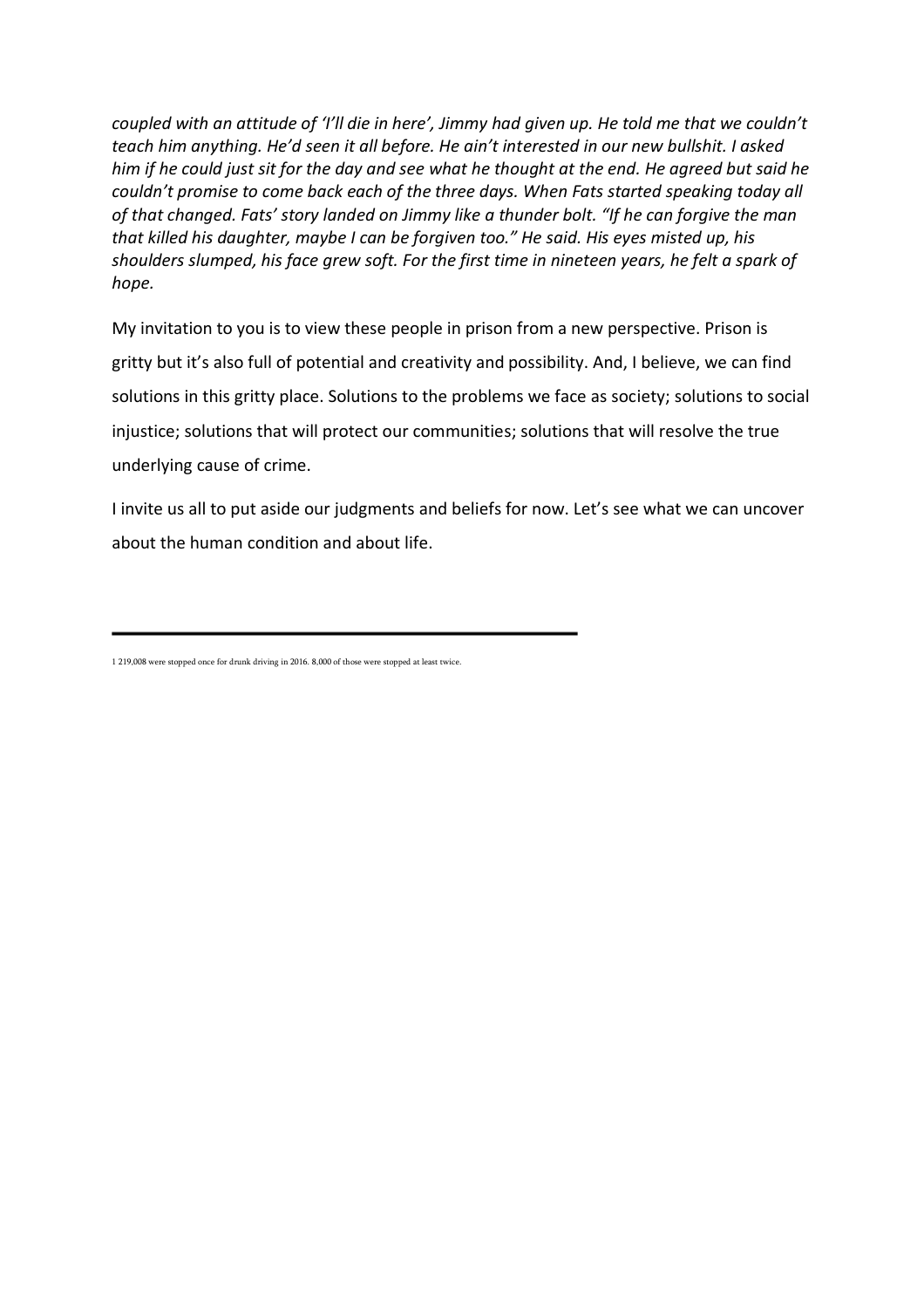#### **ANGEL 1990**

"I'm scared." Angel's mum whimpered. She was curled into a ball behind their new brown sofa with the huge soft cushions. He could smell the flowers in her perfume, the leather from the sofa, the sweat from his father, and the piss that had dribbled down his right trouser leg. "Shut up, yer upsetting the lad." His dad spat in a forced whisper and handed Angel a Colt '45. "If anyone comes through that door, shoot 'em in the leg." He said. He used the gritty voice he used for the men in his gang. His dark eyes glinted like steel. His cheek bones were flushed.

Angel felt the cold black metal of the heavy gun in his tiny white hands. His six-year-old face tinged with pleasure at being part of this grown-up game. The mix of fear and excitement churned in his stomach. The fists on the door beat in time with his heart. The sound drowned out all sense. "It's the police, open up or we'll have to break in."

The shiny gun felt good in Angel's hand, although his wrist ached with his attempt to hold it steady. His little pudgy fingers could barely reach the trigger even with two hands wrapped around the butt. He wondered what it would be like to shoot a copper in the leg. Would the blood splatter everywhere like it did in the Zombie films? Would he enjoy the coppers scream? Or would he end up shooting the light bulb? Like the time his sister had made him so mad he'd picked up his dad's gun. He'd been shocked at the power of it as his little arms ricocheted upwards. The bullet was still embedded in the cracked magenta ceiling between the light and a red blood stain. "Good lad." His dad said. Angel's arms shook as he mustered all his strength to be a man. The police didn't break in that day, something to do with a warrant.

The next day Mum made Angel go to school. Her eyes were red and swollen. The large blue bruise on her cheek looked like it was gonna be a corker. Angel fetched the frozen peas as soon as he saw her. "Don't leave Mum." He said as she started to cry again. He'd heard his dad threaten to kill them all if she kept on. She'd screamed that she'd leave and take Angel with her. He'd heard the thump of her head against the wall and knew his dad was holding her by the throat. He liked to do that. Hold them up by the throat. Like chickens. Legs dangling, arms scrabbling, eyes bulging. His Dad once confided to him, he liked to let go just before their eyes pop out. He'd snorted with laughter at the thought that one day he might go too far. It had been Angel's sixth birthday that day. "Go on to school, Pumpkin." His Mum